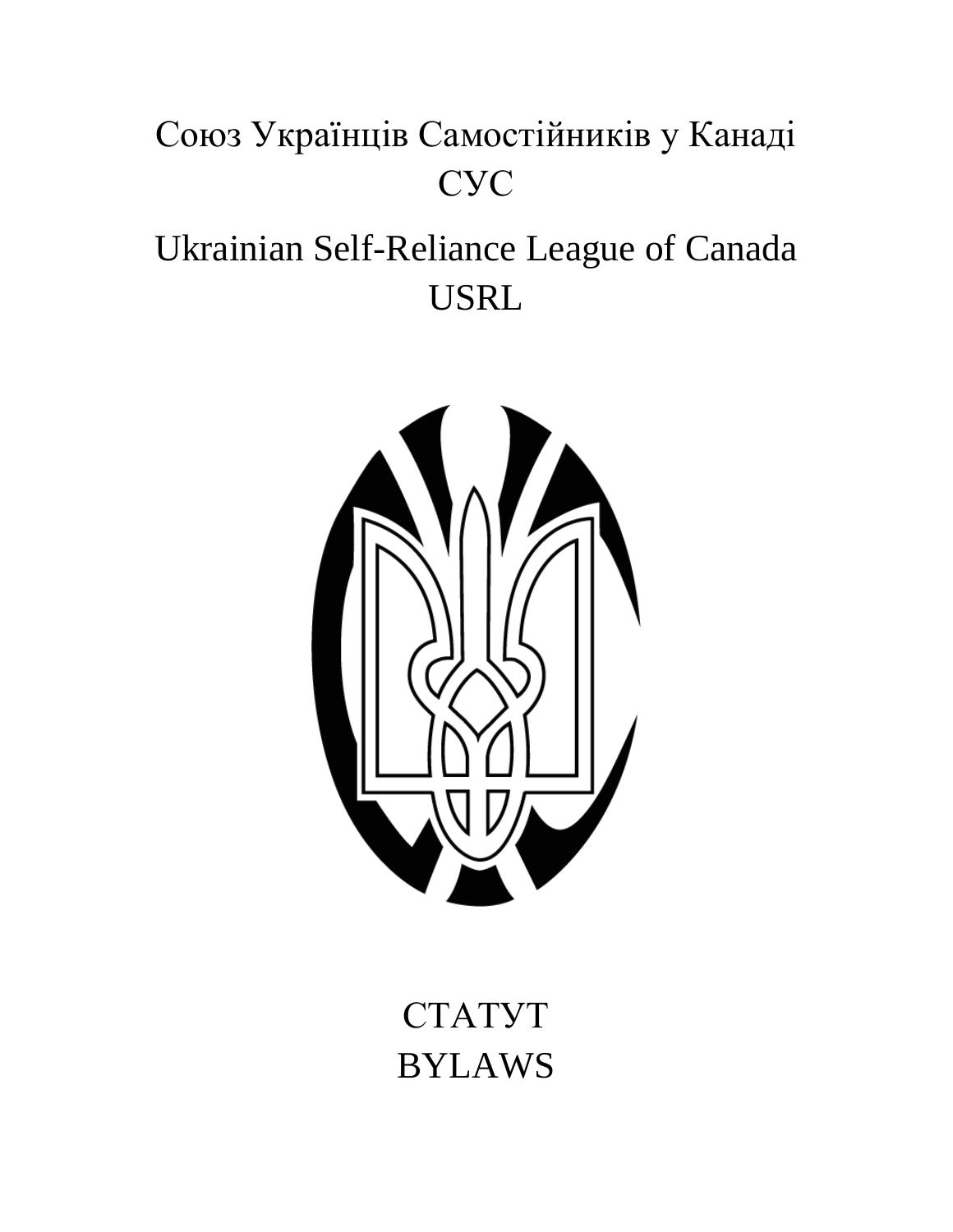## **Article 1 NAME: UKRAINIAN SELF-RELIANCE LEAGUE OF CANADA**

1.1 The Ukrainian Self-Reliance League of Canada (USRL) is a broadly based federation which, through its component and affiliate organizations, embraces and co-ordinates spheres of activity of Orthodox Canadians of Ukrainian descent and which addresses issues from the position of a Self-Reliant ideology and Canadian citizenship.

## **Article 2 AIMS AND OBJECTIVES OF USRL**

- 2.1 The aims and founding objectives of USRL are:
	- a) to cultivate and propagate the concepts of self-respect, self-help and self-reliance,
	- b) to provide direction and assistance for the work of the component organizations with the Ukrainian Orthodox Church of Canada and to assist in its growth,
	- c) to provide direction and assistance for the work of the affiliate organizations,
	- d) to assist and support, within the framework of Canadian citizenship, in the development of the Ukrainian nation as a self governing, sovereign and democratic state,
	- e) to encourage all Canadian citizens of Ukrainian descent to take full part in the educational, cultural, social, economic and political life of Canada based on the equality of rights and privileges of its citizens, as well as on their responsibilities,
	- f) to oppose all undemocratic movements among Ukrainians in Canada and among Canadians in general, and
	- g) to retain, cultivate and develop the cultural and religious heritage of Orthodox Canadians of Ukrainian descent for the enrichment of their lives and in the interest of Canadian and Ukrainian cultural development.

## **Article 3 COMPONENT AND AFFILIATE ORGANIZATIONS OF USRL**

- 3.1 Component and affiliate organizations of USRL are:
	- a) Component organizations:
		- i. Ukrainian Self-Reliance Association (USRA)
		- ii. Ukrainian Women's Association of Canada (UWAC)
		- iii. Canadian Ukrainian Youth Association (CYMK)
	- b) Affiliate organizations of USRL:
		- i. St. Petro Mohyla Institute in Saskatoon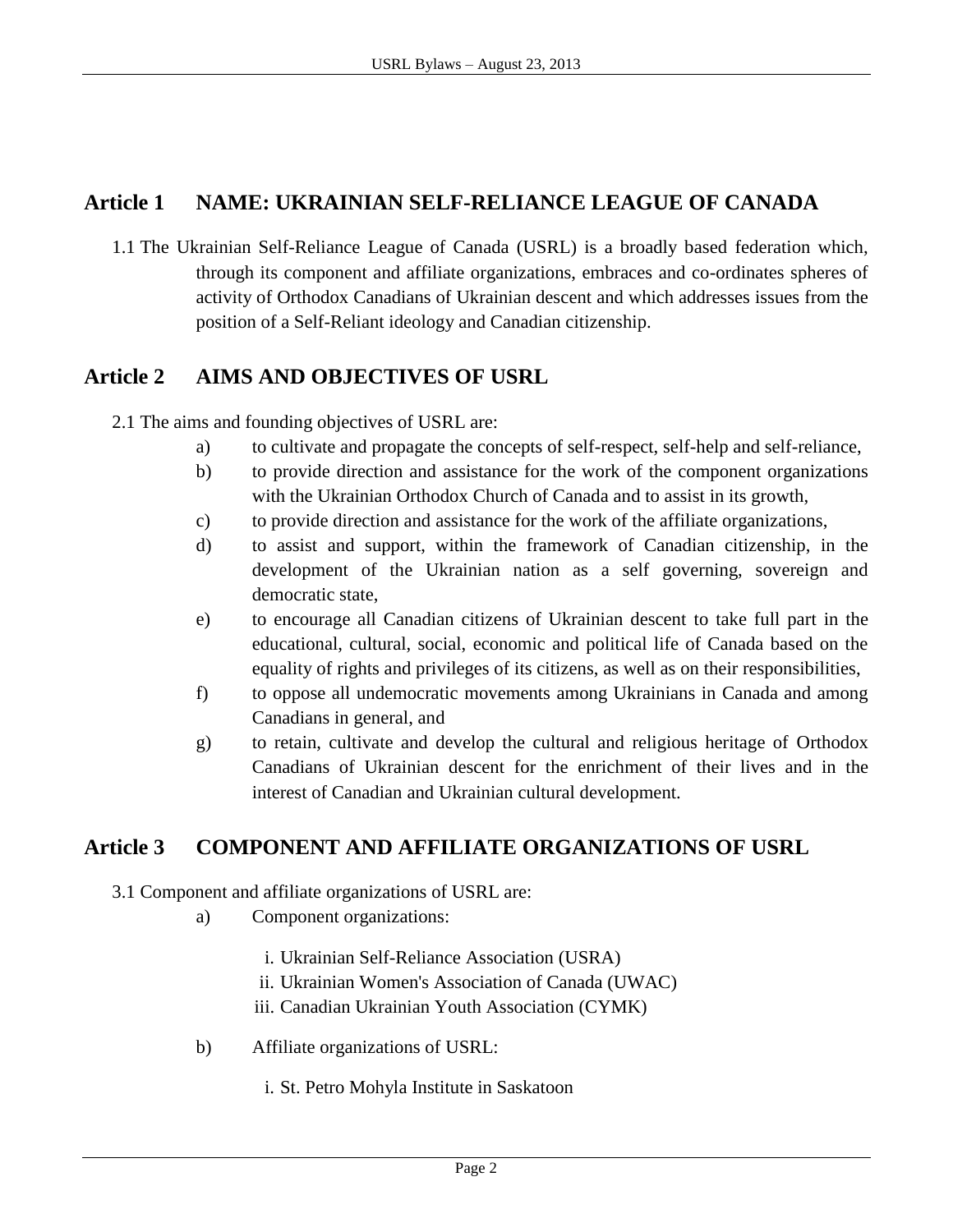- ii. St. John's Institute in Edmonton
- iii. St. Vladimir Institute in Toronto
- iv. Ukrainian Museum of Canada of the Ukrainian Women's Association of Canada
- v. SUS Foundation
- vi. St. John's Fraternal Society in Edmonton
- 3.2 Each component organization of USRL functions in the framework of its own bylaws, but on all ideological issues subordinates itself to the decisions of the General Convention and National Executive Committee (NEC) of USRL.
- 3.3 Each affiliate organization of USRL functions in the framework of its own bylaws.
- 3.4 A component organization is not permitted to withdraw from USRL. An affiliate organization may withdraw from USRL in accordance with its own constitution or bylaws.
- 3.5 Any other organization or institution which agrees to support the aims and objectives of USRL can apply to be a member of USRL, subject to the approval of the General Convention of USRL.

# **Article 4 RESPONSIBILITIES OF COMPONENT AND AFFILIATE ORGANIZATIONS**

- 4.1 Each component organization of USRL:
	- a) acknowledges the validity of the resolutions of the General Conventions of USRL and complies with the decisions and the directives of the National Executive Committee (NEC) of USRL,
	- b) carries on its own work consistent with the USRL in terms of principles, programs, aims and objectives,
	- c) carries out the decisions of the USRL conventions, conferences and consultations and the directives of the NEC
	- d) co-ordinates its activities with the work of other component and affiliate organizations of USRL,
	- e) presents reports of its activities at the General Convention of USRL, and
	- f) assists the NEC in fulfilling its program and the aims and objectives of USRL.

4.2 Each affiliate organization of USRL

- a) presents reports of its activities at the General Convention of USRL, and
- b) assists the NEC in fulfilling its program and the aims and objectives of USRL.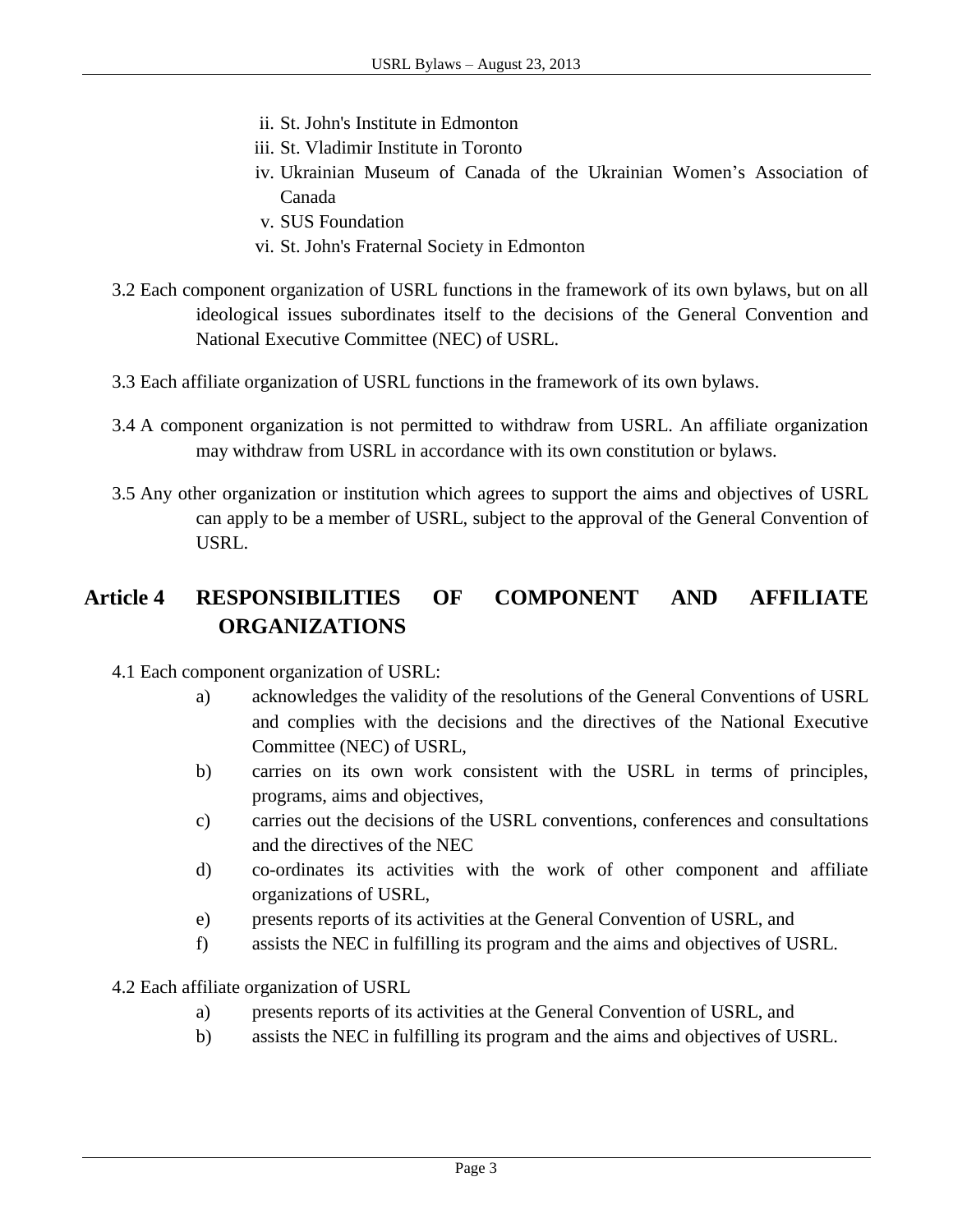# **Article 5 RIGHTS OF THE COMPONENT AND AFFILIATE ORGANIZATIONS OF USRL**

- 5.1 Each component and affiliate organization of USRL:
	- a) through its membership participates in the conventions, conferences, consultations and decision-making of USRL, and
	- b) is represented in the NEC

## **Article 6 COMPOSITION OF THE GOVERNING BODIES OF USRL**

- 6.1 National Executive Committee of USRL
	- a) The membership of the National Executive Committee (NEC) of USRL shall be
		- i. Past President of USRL,
		- ii. Three members elected at the General Convention of USRL: President, Secretary and Treasurer,
		- iii. One representative from each of the National Executives of USRA, UWAC and CYMK, from which will be elected by the General Convention of USRL, the First, Second and Third Vice President of the NEC,
		- iv. The six elected members of the NEC as detailed in ii) and iii) immediately above will be the Officers of the NEC.
		- v. One representative elected by the General Convention of USRL from each of the Boards of Director of St. Petro Mohyla Institute, St. John's Institute and St. Vladimir Institute, as well as the Boards of the Ukrainian Museum of Canada, the SUS Foundation, St. John's Fraternal Society and other Affiliates which are members of USRL, and
		- vi. One representative elected by the General Convention of USRL from each the Provincial/Regional USRL Executives.
	- b) In addition to the above members the NEC will include a Chaplain (non-voting) blessed by the Bishop.
	- c) In the absence of the President, who is the Chairperson of NEC, the First Vice-President assumes the Chairmanship, and in the event the First Vice-President is unable to so act, the remaining members of the NEC elect one person from among themselves to be Chairperson until the President or the 1st Vice-President become available or until next General Convention of USRL whichever comes first.
	- d) The Directors of the NEC shall be the elected representatives of the Board of Directors of St. Petro Mohyla Institute, St. John's Institute and St. Vladimir's Institute, as well as the elected representatives of the Ukrainian Museum of Canada, the SUS Foundation, St. John's Fraternal Society in Edmonton and the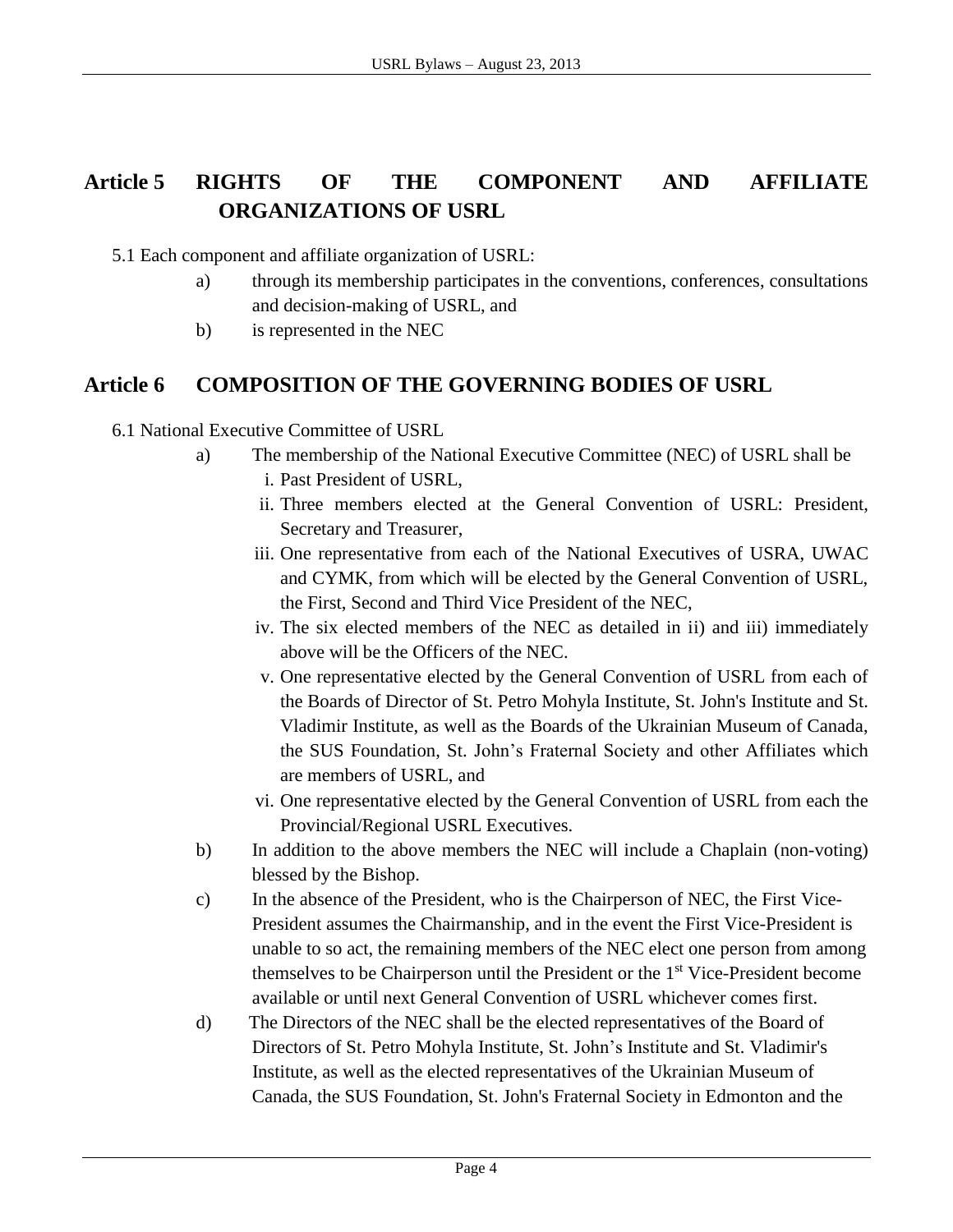Provincial/Regional USRL Executives.

- e) Six members of the NEC, four of whom must be officers of the NEC will constitute a quorum of NEC for a regular or annual meeting.
- f) All Officers and directors of the NEC named in clause 6.1.a herein have full voting rights at meetings of the NEC on all matters put to a vote thereat as well as on all matters set out in Article 7.4 herein.
- g) The duties of all officers of the NEC shall be such as the terms of their engagement call for or the NEC requires of them.

6.2 Duties of Officers and Directors of the USRL

- a) The President shall be the chief executive officer of the USRL. The President shall be the Chairperson and preside at all meetings of the NEC, shall be responsible for the general and active management of the affairs of the NEC and shall see that all orders and resolutions of the NEC are carried into effect.
- b) Each Vice-President shall, in the absence or disability of their President, perform the duties and exercise the powers of their President and shall perform such other duties as shall from time to time be imposed by the NEC.
- c) The Treasurer shall have the custody of the funds and securities of the USRL and shall keep full and accurate accounts of all assets, liabilities, receipts, and disbursements of the USRL in the books belonging to the USRL and shall deposit all monies, securities and other valuable effects in the name and to the credit of the USRL in such chartered bank or trust company as may be designated by the NEC from time to time. The Treasurer shall disburse the funds of the USRL as may be directed by proper authority taking proper vouchers for such disbursements, and shall render to the NEC at the regular meetings thereof, or whenever the NEC may require it, an accounting of all the transactions and a statement of the financial position of the USRL. The treasurer shall also perform such other duties as may from time to time be directed by the NEC.
- d) The Secretary may be empowered by the NEC upon resolution thereof to carry on the affairs of the USRL generally under the supervision of the officers thereof and shall attend all meetings and act as clerk thereof and record all votes and minutes of all proceedings in the books to be kept for that purpose. The Secretary shall give or cause to be given notice of all meetings of the NEC, and shall perform such other duties as may be prescribed by the NEC or the President.
- e) The Past President shall perform such duties as may be assigned from time to time by the NEC.
- f) The Chaplain, blessed by the Bishop, shall be the primary spiritual advisor.
- g) The duties of the Directors as named in clause 6.1.e of the NEC shall be such as the terms of their engagement call for or the NEC requires of them.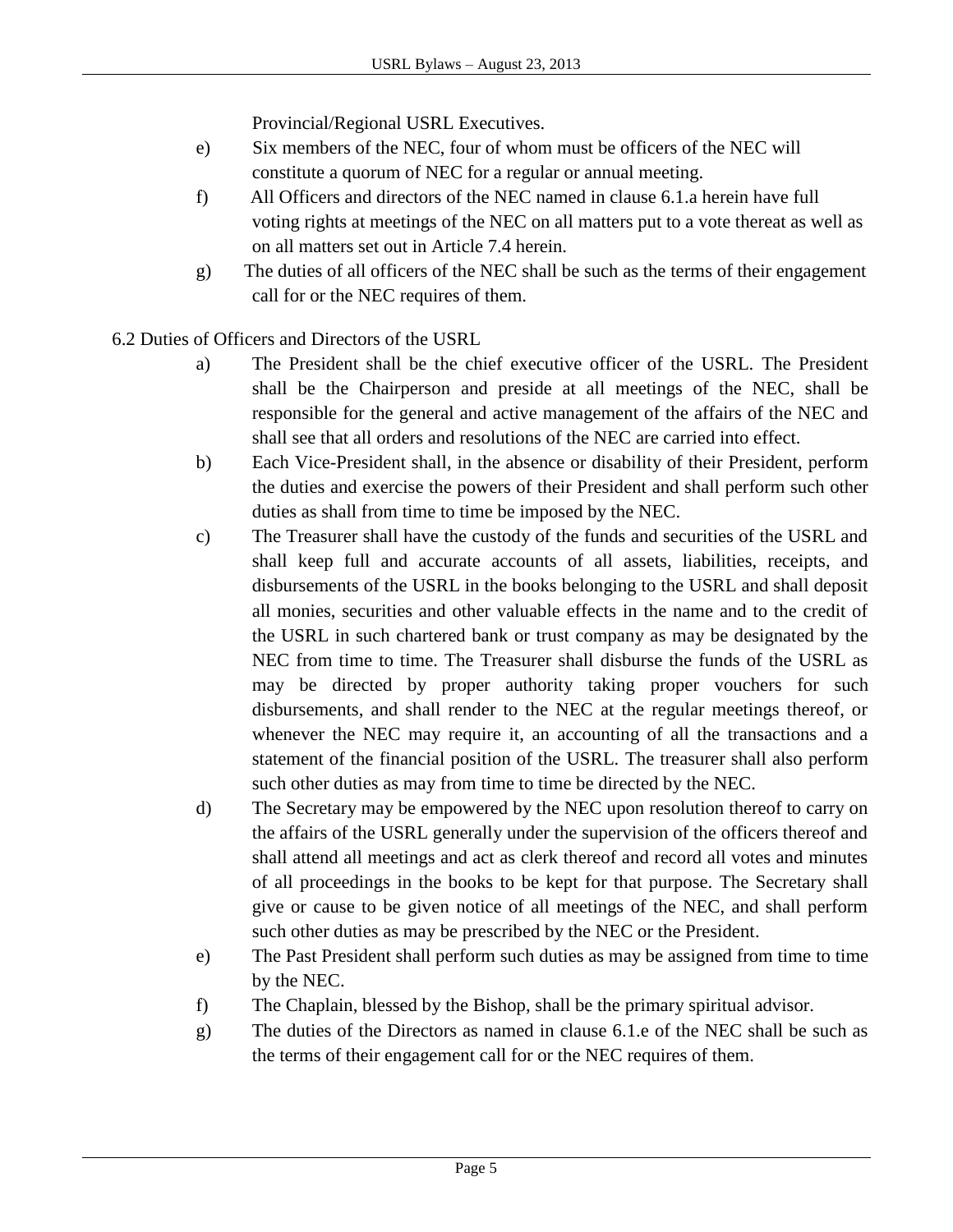- 6.3 Provincial/Regional Executives of USRL
	- a) Provincial/Regional Executives of USRL are made up of the Presidents of the Provincial/Regional Executives of USRA, UWAC and CYMK, and Chairpersons of the Board of Directors or representatives of affiliate organizations who choose Provincial/Regional officers (President, Secretary, Treasurer) from among themselves.
	- b) Provincial/Regional Executives of the component organizations USRA, UWAC and CYMK are chosen at the Provincial Conventions of their respective organizations.
	- c) Provincial Executives are organized in the West on a provincial basis: British Columbia, Alberta, Saskatchewan and Manitoba. Regional Executive in Eastern Canada is chosen at the convention in Eastern Canada which includes all provinces east of the Lakehead.
	- d) The duties of all officers of the Provincial/Regional Executives of USRL shall be such as are outlined in the respective bylaws of the component and affiliate organizations and as are set out in Article 7.5 herein.

#### 6.4 Remuneration

a) No officer of the USRL or the NEC and no member of the Provincial/Regional Executives of the USRL shall receive for his or her services any stated remuneration; however, an officer or a member may be paid reasonable expenses incurred in the exercise of his or her duties, the final authority for which shall be by a duly passed resolution of the NEC in the former case and the Provincial/Regional Executive in the latter case.

# **Article 7 RIGHTS AND POWERS OF THE GOVERNING BODIES OF USRL**

- 7.1 Annual Meeting of the USRL
	- a) The USRL shall hold an annual meeting, which will take place during the General Convention. During the years when the General Convention is not held the complete NEC, as named in clause 6.1.a, will meet for the purpose of conducting an annual meeting.
	- b) Notice of such annual meeting as to time, place and agenda shall be submitted in writing (which could be by email) to the Presidents/Chairpersons of the component and affiliate organizations of USRL.
	- c) Conventions of USRL address matters which pertain to the work of component and affiliate organizations of USRL.
	- d) The component and affiliate organizations of USRL are entitled to choose, from among their membership in good standing, delegates to attend the General Convention. In addition to such delegates, attendance at conventions is open to guests.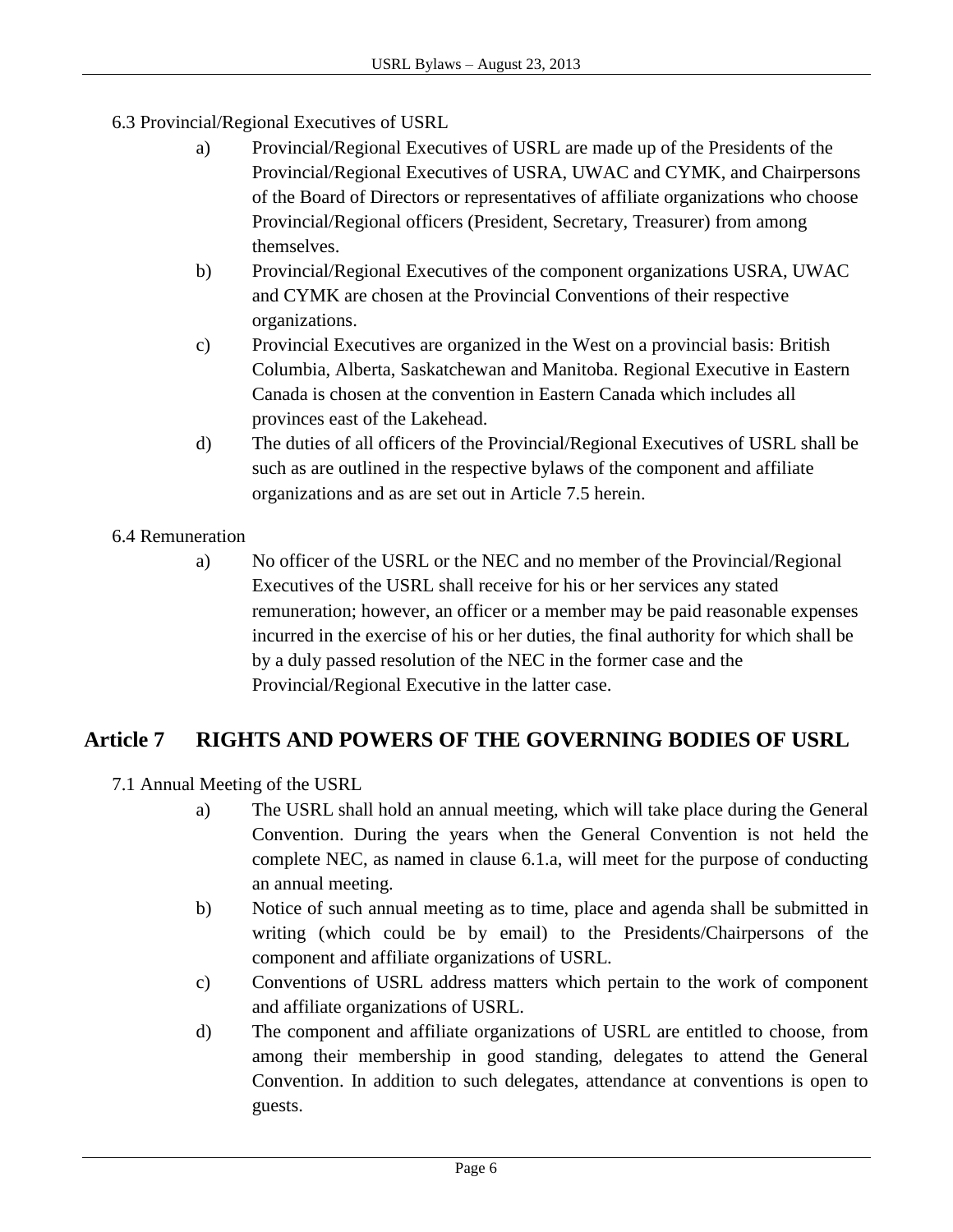- e) All motions and resolutions of conventions are resolved by majority vote, with the exception of voting on changes in bylaws, unless otherwise specifically provided for by the Canada Corporations Act.
- f) At the General Convention the delegates shall decide whether or not to waive the need for a formal audit of the financial records of the USRL and choose, in lieu, a review, but notwithstanding three members shall be elected to the audit committee for a term of two years to the time of the next General Convention. The audit committee:
	- i. shall consist of a Chairperson plus two members, all of whom must be members in good standing of any of the component and affiliate organization,
	- ii. shall be entitled to receive a copy of the minutes of the General Convention or of the annual general meeting within three months of the date thereof,
	- iii. shall be entitled to examine all books and records of USRL as they deem necessary,
	- iv. in the absence of a formal audit as 7.1.f above, shall review the financial records of USRL for the two year term and submit to the General Convention its report thereof, and
	- v. shall have the right to employ a professional accountant if they consider it necessary.

#### 7.2 General Convention of USRL

- a) The foremost legislative body of USRL is the General Convention.
- b) The General Convention of USRL takes place once every two years at the time and place designated by the NEC.
- c) The delegates in attendance at the General Convention have full participatory rights and full voting rights on any matters put to a vote. Guests do not have a vote at the General Convention.
- d) Each component and affiliate organization of USRL has the right to designate a portion of the agenda or program of the General Convention for specific discussions. These specific discussions shall be of a nature consistent with the bylaws of the component and affiliate organizations. Participation in such specific discussions is limited to delegates and is not open to guests.
- e) The General Convention of USRL elects three members of the NEC: President, Secretary and Treasurer.
- f) A quorum for the transaction of the affairs of a General Convention shall consist of at least 50% (fifty percent) of delegates that registered for the General Convention.
- 7.3 Annual Meeting of USRL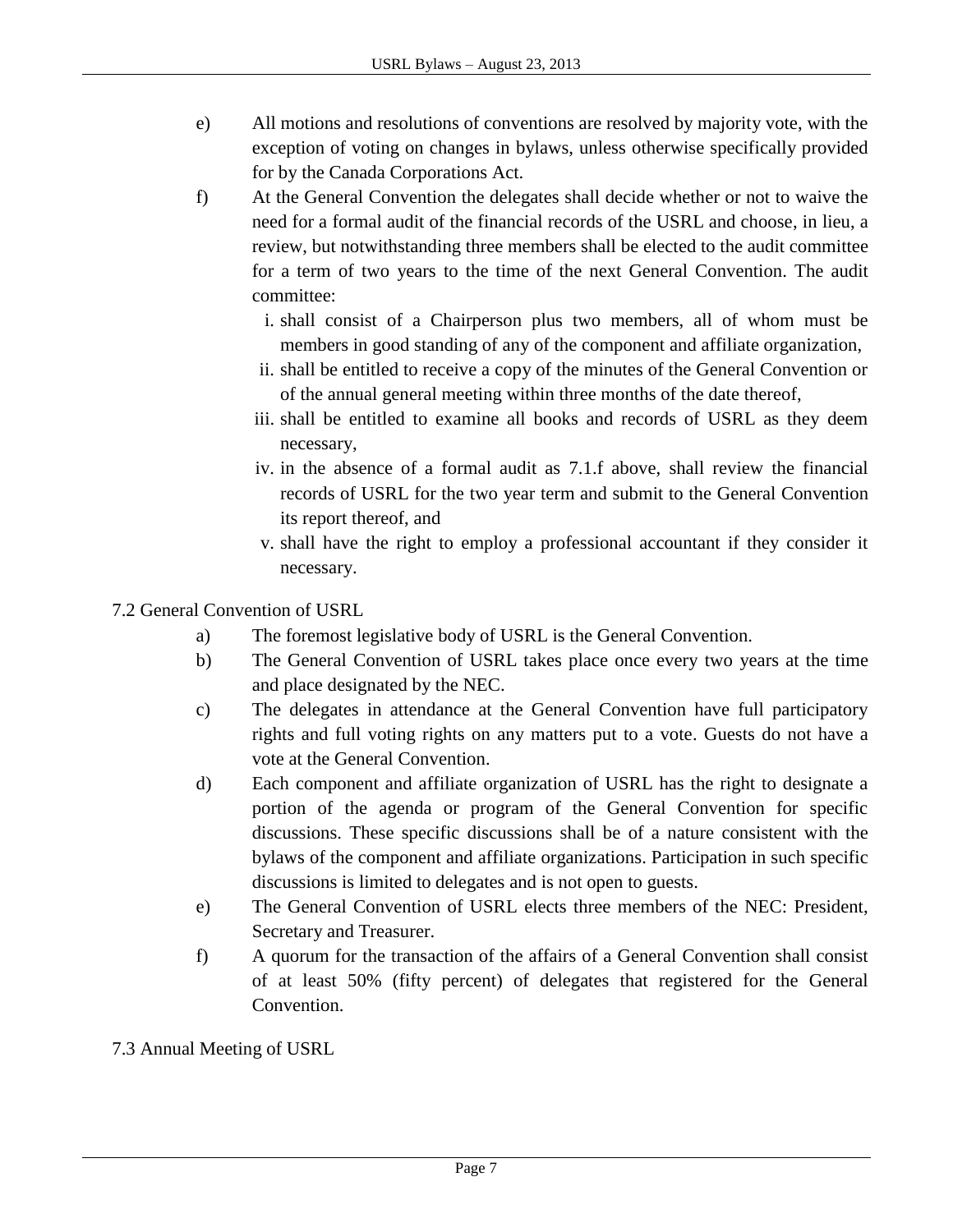- a) An Annual Meeting of USRL shall be called by the NEC every year following the year of the General Convention for the purpose of discussing and resolving pertinent issues.
- b) The NEC, as named in clause 6.1 shall meet to discuss issues and to review the work that was completed during the previous year.
- c) The officers and directors of NEC, as named in clause 6.1., in attendance at the annual meeting shall have full participatory rights therein and full voting rights on any matter put to a vote thereat.
- d) Five members of the NEC, two of whom must be from among the Presidents of USRA, UWAC and CYMK, and two from the three elected at the General Convention of the USRL: President, Secretary and Treasurer constitute a quorum for the annual meeting.

7.4 National Executive Committee of USRL

- a) The NEC has the following responsibilities:
	- i. to carry out the resolutions of the conventions, to address ongoing matters, to assign USRL funds, to be generally responsible for the welfare and operation of the organization,
	- ii. to establish and administer the annual budget for the USRL,
	- iii. in consultation with the National Executives of component and affiliate organizations, to convene a General Convention of USRL once every two years and an annual meeting in the years when General Conventions are not held, to develop the program for each convention or annual meeting and to carry out all preparatory work leading up to each convention or annual meeting,
	- iv. to meet periodically but no fewer than four times a year; such meetings are called by the President or Vice-President, or by the Secretary with the approval of the President or Vice-President, and notice of such meetings shall be communicated by letter or e-mail. The meetings of the NEC can be held in person, by conference calls or by other means as decided by the NEC as long as all officers and directors can participate meaningfully in the deliberations of the meetings,
	- v. the NEC attempts to ensure that all component organizations and their branches operate within the framework of their bylaws, objectives and principles within the USRL, and
	- vi. the NEC can use email or other electronic means to conduct its business and to make decisions which normally must be made at times between meetings of the NEC as long as all members and directors of the NEC have had an opportunity to participate meaningfully in the deliberations.

7.5 Provincial/Regional Executives of USRL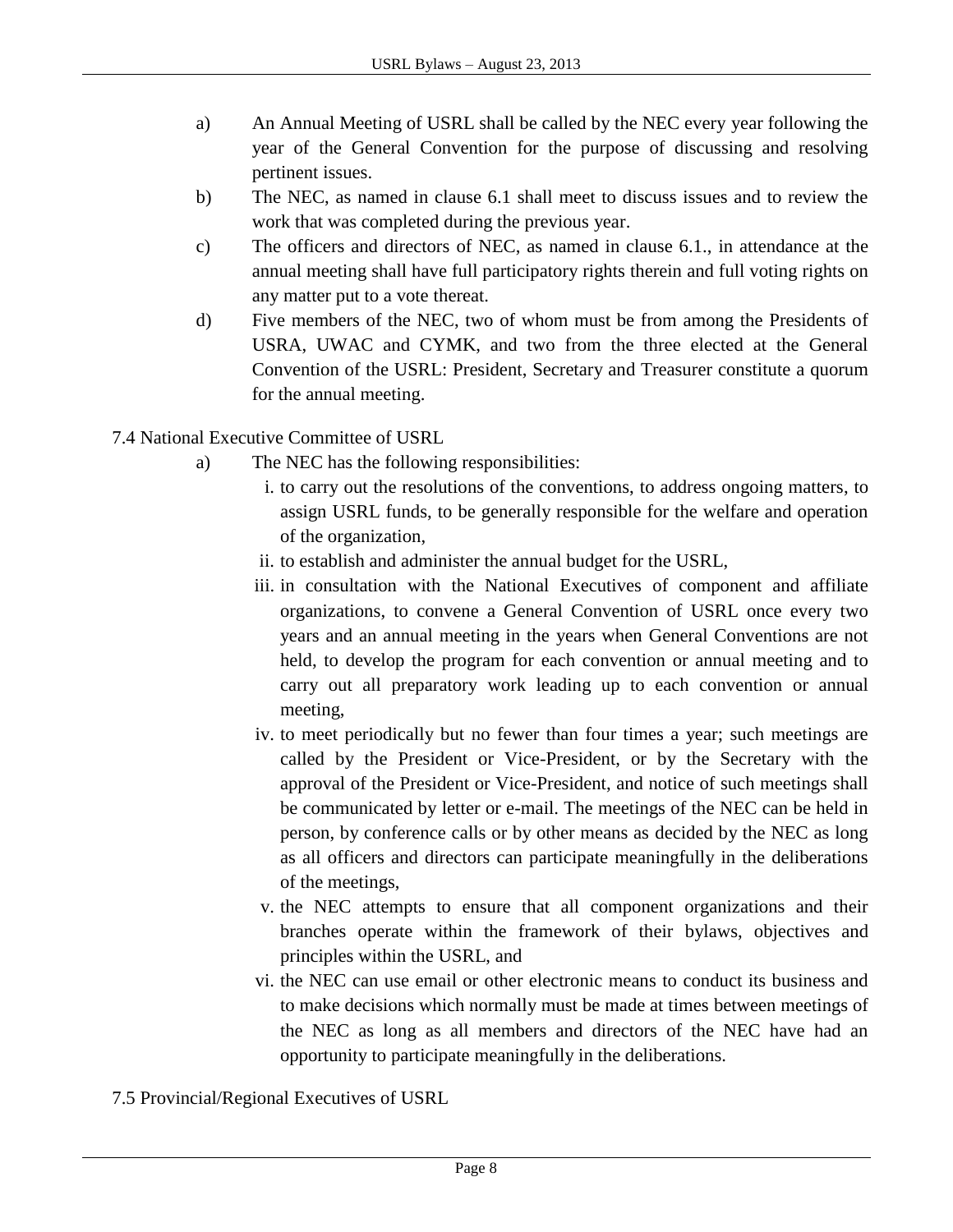- a) Provincial/Regional Executives of USRL are operating bodies of USRL and yearly, at the end of June, or one month before the General Convention of USRL must submit to the NEC written reports of their activities.
- b) Provincial/Regional Executives of USRL have the following responsibilities:
	- i. to oversee organizational work in their province and to be responsible to the NEC for such work,
	- ii. to plan their work in agreement with the NEC and to put such plans into effect,
	- iii. to correspond with the NEC and to receive important resolutions of the NEC dealing with organizational matters,
	- iv. to be responsible for funds which are allocated to their executive, and
	- v. to carry out the role of a coordinating committee for their respective province/province.
- c) In the event of the resignation of a member of the Provincial Executive, that organization or affiliate which the member represented may appoint a new representative to the Provincial Executive.
- 7.6 Removal from Office or Committee
	- a) Any officer or director of the NEC may be removed from office by resolution of the NEC properly convened and supported by a 75% (seventy five percent) vote of the NEC. A notice of vote for removal, signed by the President and Secretary, shall be issued, at least 14 (fourteen) days prior to the vote on such a resolution, to person intended to be removed. Removal of any officer or director shall be only on the following grounds:
		- i. ceasing to support the aims and ideology of USRL,
		- ii. causing action which is detrimental to USRL, or
		- iii. failure to perform one's duties as an officer or member.
- 7.7 Other Limitations and Powers of the NEC

Other limitations and powers of the NEC are as detailed in Schedule I attached hereto.

## **Article 8 FUNDS**

8.1 Sources of funds for USRL are:

- a) annual dues of the component and affiliate organizations,
- b) voluntary donations, and
- c) fund drives called by the NEC or its component and affiliate organizations.

#### **Article 9 DISPUTES**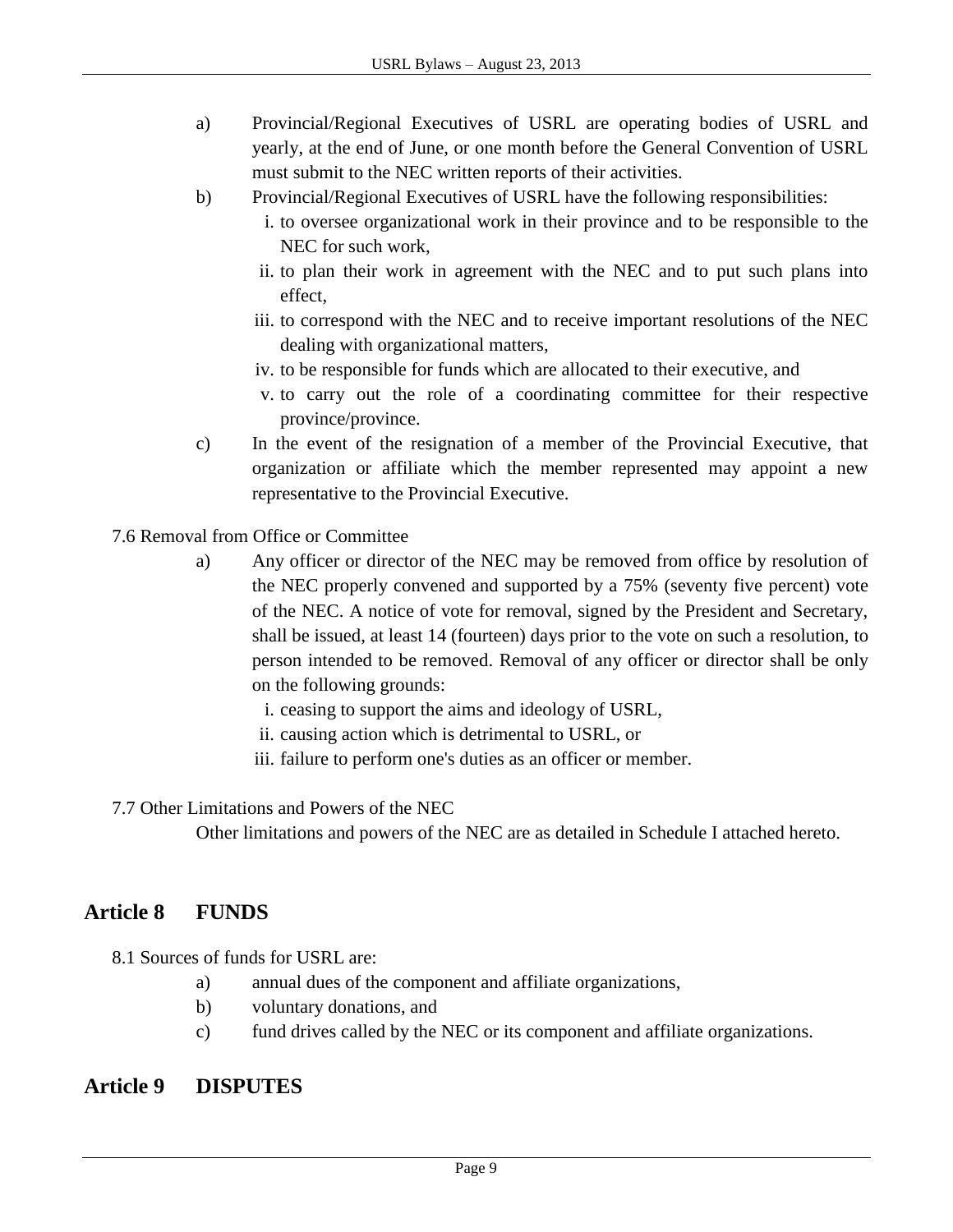9.1 The NEC settles disputes in component organizations.

## **Article 10 SEAL AND EXECUTION OF DOCUMENTS**

- 10.1 The official seal of USRL shall bear the design of the official emblem and the inscription of USRL in both Ukrainian and English.
	- 10.2 An impression of the official seal of USRL is stamped below.



- 10.3 The Secretary of NEC shall have custody of the official seal of USRL.
- 10.4 Contracts, documents or any instruments in writing requiring the signature and/or seal of USRL shall be signed by any two of the following: President, Secretary or Treasurer of the NEC. All contracts, documents or instruments in writing so signed and/or sealed shall be binding upon USRL when authorize proper resolution of the NEC.

## **Article 11 CHANGES IN BYLAWS**

- 11.1 The General Convention of USRL may amend the Bylaws by a majority vote of the delegates at the General Convention except as noted in clause 11.2.
- 11.2 Amendments to the Bylaws concerning the aims or objectives of USRL or rights and competence of the annual meetings of USRL may be changed at a General Convention by a 75% (seventy five percent) vote of delegates present at the General Convention.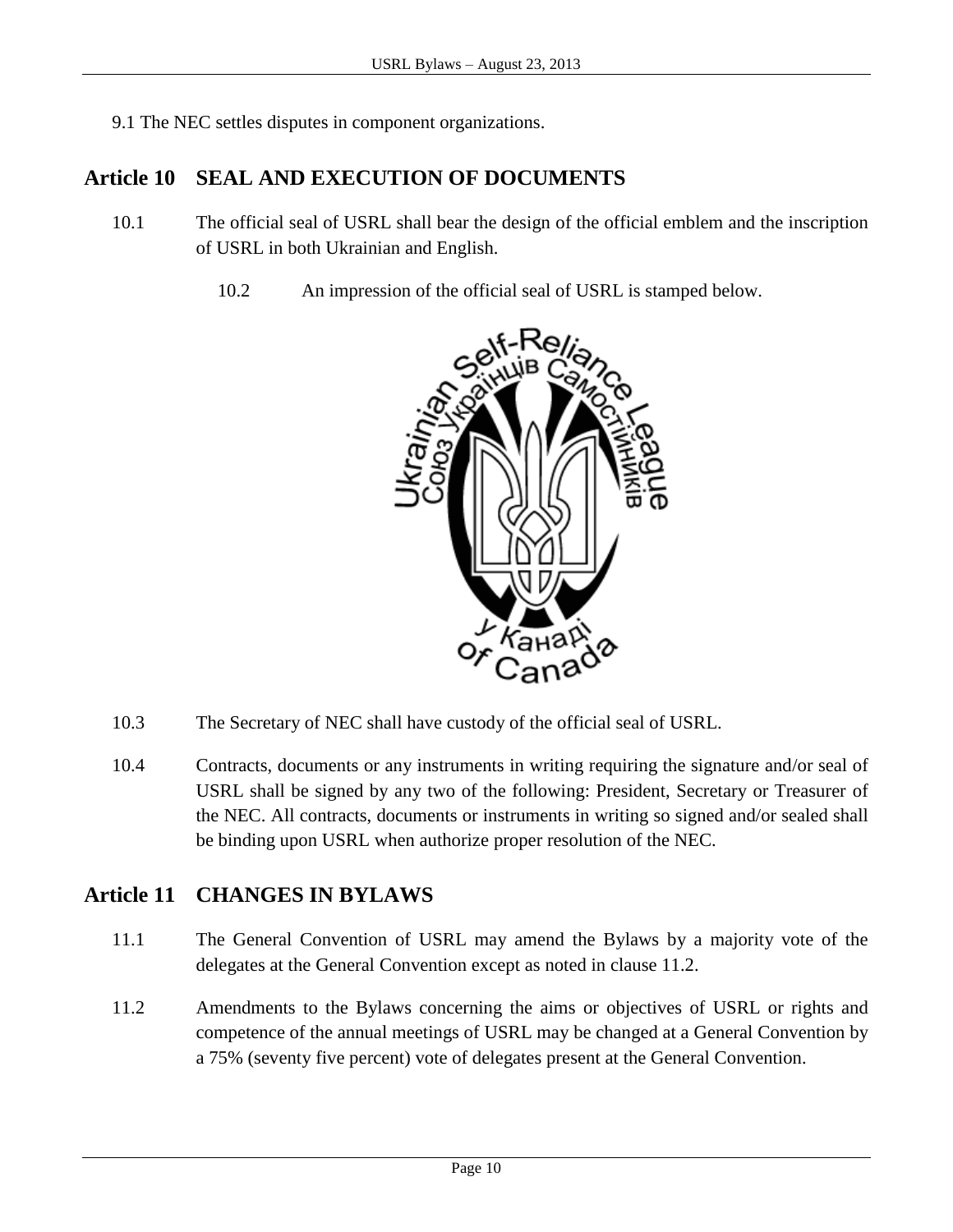- 11.3 Any proposed amendments to the Bylaws of USRL shall be submitted to the NEC at least 4 (four) months prior to the General Convention. Proposed amendments may be made by the NEC or by a component or affiliate organization. The notice of motion shall set forth particulars of the proposed amendment, the names and addresses of the moving party and the person seconding same and shall be accompanied by a copy of the resolution and the minutes of the meeting of the NEC component or affiliate organization proposing the amendment.
- 11.4 A notice of motion for an amendment of these bylaws shall be distributed to all the NEC members of the USRL at least 90 (ninety) days before the General Convention. The component and affiliate organizations of the NEC shall distribute the motion of amendment to their respective members at least 60 (sixty) days before the General convention.
- 11.5 Any amendment of these Bylaws shall not take effect, nor shall such amendment be acted upon or enforced, until the prior written approval of the Federal Minister of Consumer and Corporate Affairs or from any Federal agency(ies) having jurisdiction.

Dated at the City of Saskatoon, in the Province of Saskatchewan this 23<sup>rd</sup> day of August, 2013.

#### TONY HARRAS (PRESIDENT)

#### DR. ED. KLOPOUSHAK (SECRETARY)

\_\_\_\_\_\_\_\_\_\_\_\_\_\_\_\_\_\_\_\_\_\_\_\_\_\_\_\_\_\_\_\_\_\_\_\_\_

\_\_\_\_\_\_\_\_\_\_\_\_\_\_\_\_\_\_\_\_\_\_\_\_\_\_\_\_\_\_\_\_\_\_\_\_\_

NOTE: This document was accepted as the official by-laws of the Ukrainian Self-Reliance League of Canada by the federal Department of Consumer & Corporate Affairs as part of the Letters Patent granted April 21, 1987 effective on the date of submission of application, being February 20, 1986.

These by-laws were submitted for ratification by the General Convention of the Ukrainian Self-Reliance League of Canada held in Saskatoon, Saskatchewan on August 17 and 18, 1987.

Further amendments to these Bylaws as required by the federal agency having jurisdiction were made by the General Convention of the Ukrainian Self-Reliance League of Canada held in Calgary, Alberta on August 7 & 8, 2015.